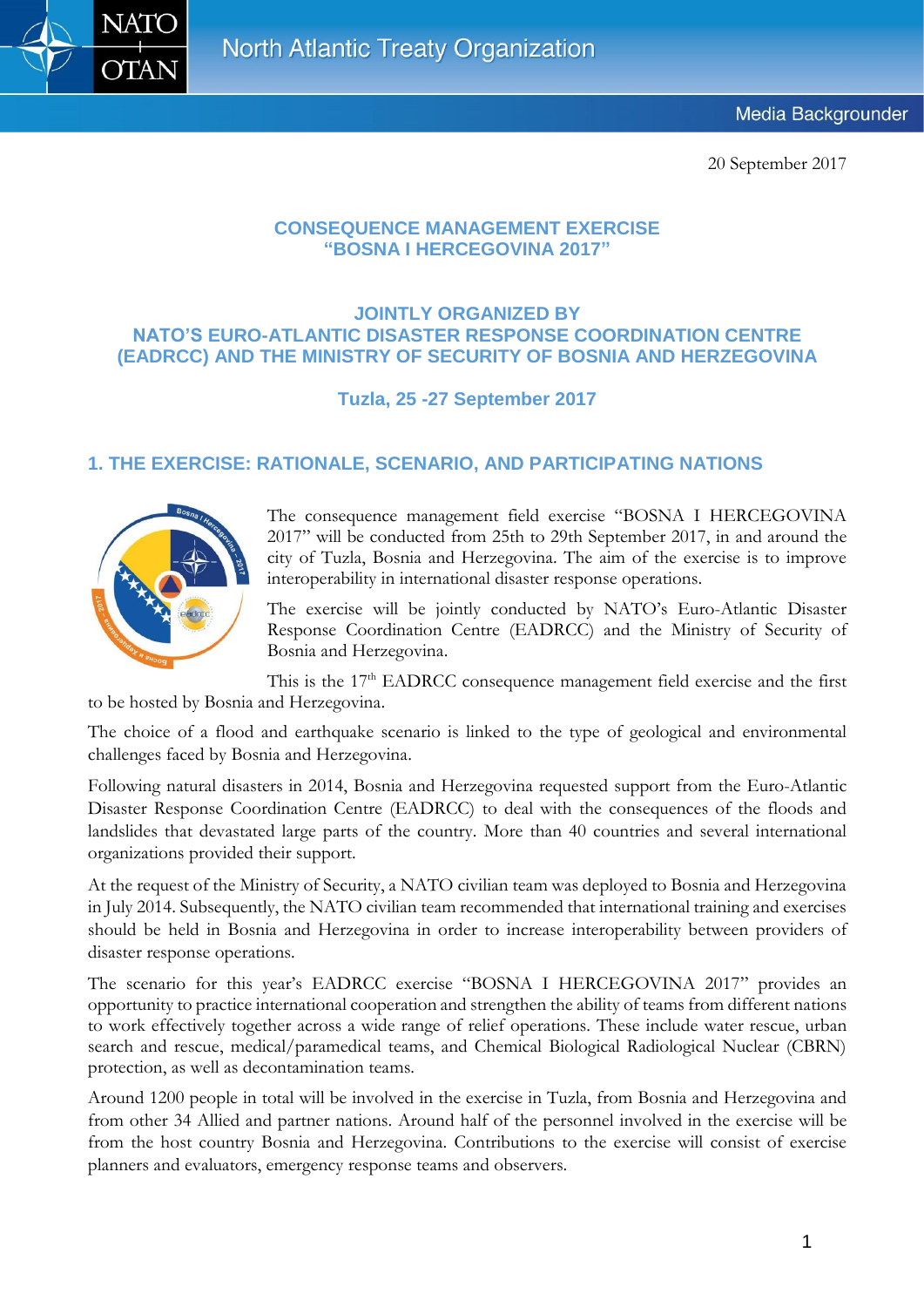Most participating countries will send civilian first responders to the exercise. Some nations will provide specialized teams with military status.

## **Participation of international organizations, international bodies and NGOs**

Several international organizations and bodies will be involved in the EADRCC exercise in 2017.

- In the past years, NATO has developed excellent cooperation with the United Nations and other relevant international organizations, including the European Union, through cooperation in a number of disaster relief efforts and operations. There are many examples for our cooperation, such as in response to the earthquake in Pakistan in 2005, to floods around Europe including in Bosnia & Herzegovina in 2014 and in Albania in 2015, to the forest fires in Israel in 2016 and to forest fires in Montenegro in 2017.
- The United Nations Office for the Coordination of Humanitarian Affairs (UNOCHA) will participate by contributing to the common operational picture of the international assistance. An "On-Site Operation Coordination Centre" (OSOCC) based on the UNOCHA model and manned by personnel provided by Allied and Partner nations will be also established for the exercise.
- The European Union will participate in the exercise by sending a liaison officer from the European Response Coordination Centre to the "On-Site Operation Coordination Centre" (OSOCC).
- EUFOR participated in the planning process and will provide high-resolution aerial views of the affected areas in the exercise site.
- In addition, several international organizations and bodies participated in the planning process of the exercise and will be represented in Tuzla: the Organization for Security and Cooperation in Europe (OSCE), the Crisis Management and Disaster Response Centre of Excellence (CMDR COE), the Joint CBRN Centre of Excellence (JCBRN COE), Headquarters Multinational Peace Force South-Eastern Europe Brigade (SEEBRIG), the Disaster Preparedness and Prevention Initiative for South Eastern Europe (DPPI SEE) and the NGOs "Save the Children" and the Red Cross Society of Bosnia and Herzegovina.
- The four NATO Civil Emergency Planning Groups will also be participating with NATO Civil Experts: Civil Protection Group (CPG), Industrial Resources and Communication Services Group (IRCSG), Joint Health Agriculture and Food Group (JHAFG) and Transport Group (TG).
- NATO HQ Sarajevo contributed to the planning and will give key support to the conduct of the exercise. In addition to logistical support, NATO HQ Sarajevo will lead the training on the protection of civilians during the exercise.

#### **Some exercise highlights**

- Prior to the practical field exercise, there will be a command post exercise using virtual reality technology in order to exercise information flow among responders.
- "BOSNA I HERCEGOVINA 2017" will provide an opportunity to employ a telemedicine system to increase medical support on-site by remotely engaging medical experts from assisting nations. With deployed field telemedicine kits, medical personnel on-site will be able to reach back and get advice from medical experts in emergency hospitals in other countries through different communication channels, including satellites. These telemedicine capabilities were developed under NATO Science for Peace and Security (SPS) Programme and will be tested in the exercise.
- Training on Protection of Civilians in a complex emergency will also be offered for the first time to military and civilian participants. This important training module was developed by NATO HQ Sarajevo and NATO Women, Peace and Security staff in cooperation with UNOCHA, UNICEF and the NGO Save the Children.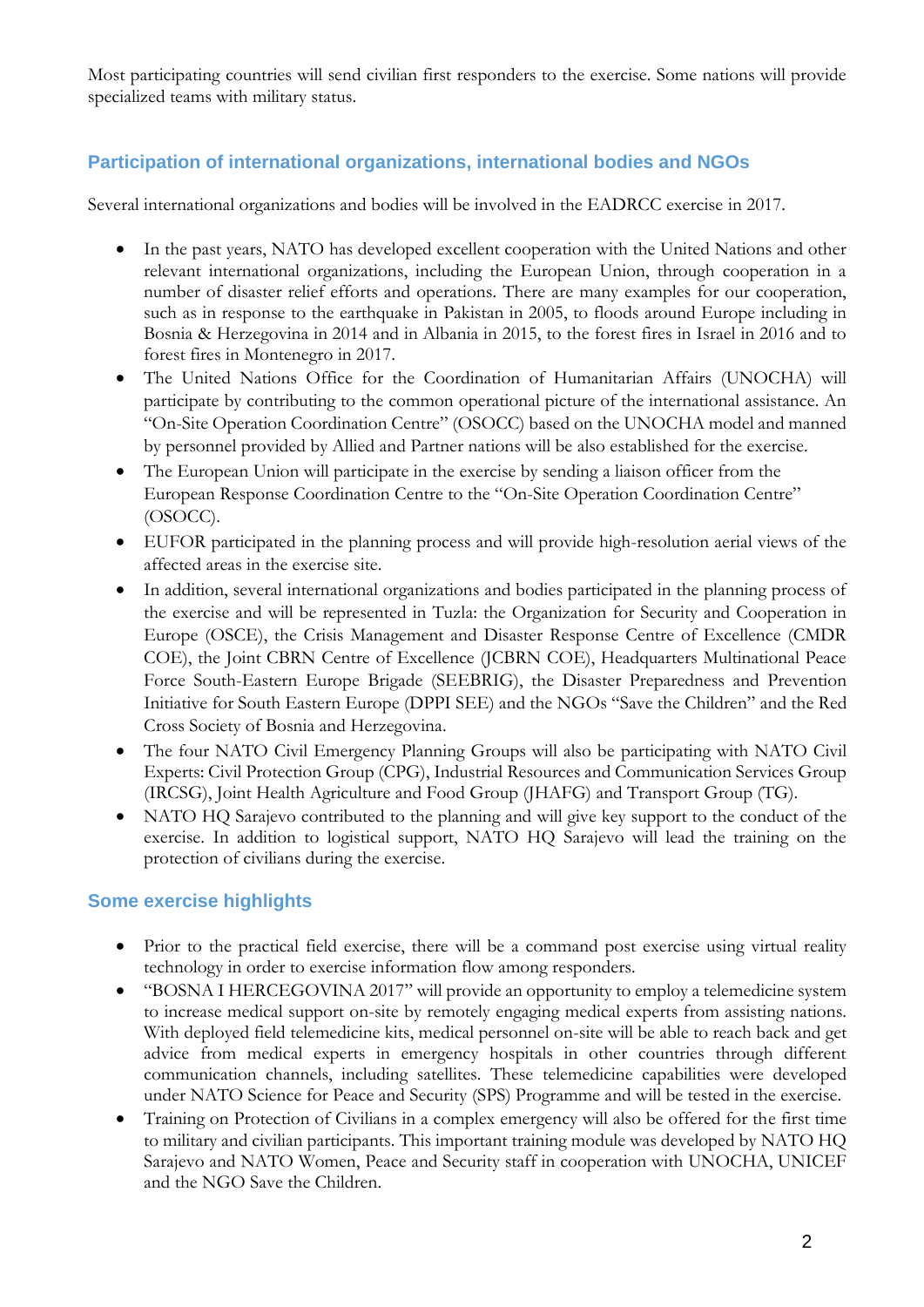- "BOSNA I HERCEGOVINA 2017" will provide the opportunity to test for the first time a multiyear project for capacity building in the Western Balkans in the area of emergency response. This project is supported by the NATO Science for Peace and Security (SPS) Programme and is called "Next Generation Incident Command System". It will be tested during the exercise by the teams of participating counties. The project is led by the United States, Bosnia and Herzegovina, Croatia, the Former Yugoslav Republic of Macedonia<sup>1</sup> and Montenegro and supports partner nations in the Western Balkans to set up an incident command system to facilitate real-time coordination among first responders in case of a disaster.
- As in previous years, the exercise will also include the simulated use of social media in emergencies, with the aim to provide timely basic information to the public.

### **2. EXERCISE PERSONNEL DEPLOYED ON-SITE**

In addition to the emergency response teams provided by the host country Bosnia and Herzegovina, 19 nations will also send emergency response teams:

- 1. Armenia;
- 2. Austria;
- 3. Azerbaijan;
- 4. Belarus
- 5. Bulgaria
- 6. Croatia
- 7. Finland
- 8. Georgia
- 9. Italy
- 10. Montenegro
- 11. Pakistan
- 12. Romania
- 13. Serbia
- 14. Slovenia
- 15. Spain
- 16. the former Yugoslav Republic of Macedonia<sup>1</sup>
- 17. Turkey
- 18. Ukraine
- 19. USA

#### **Countries sending planning and evaluation exercise staff and observers:**

- 1. Belgium
- 2. Czech Republic
- 3. France
- 4. Germany
- 5. Norway
- 6. Sweden
- 7. UK

1

8. Albania

- 9. Greece (observers)
- 10. Hungary (observers)
- 11. Iraq (observers)
- 12. Japan (observers)
- 13. Jordan (observers)
- 14. Netherlands (observers)
- 15. Tunisia (observers)

# **3. NATO'S EURO-ATLANTIC DISASTER RESPONSE COORDINATION CENTRE (EADRCC)**

The Euro-Atlantic Disaster Response Coordination Centre (EADRCC) is NATO's principal civil emergency response mechanism.

<sup>1</sup> Turkey recognizes the Republic of Macedonia with its constitutional name